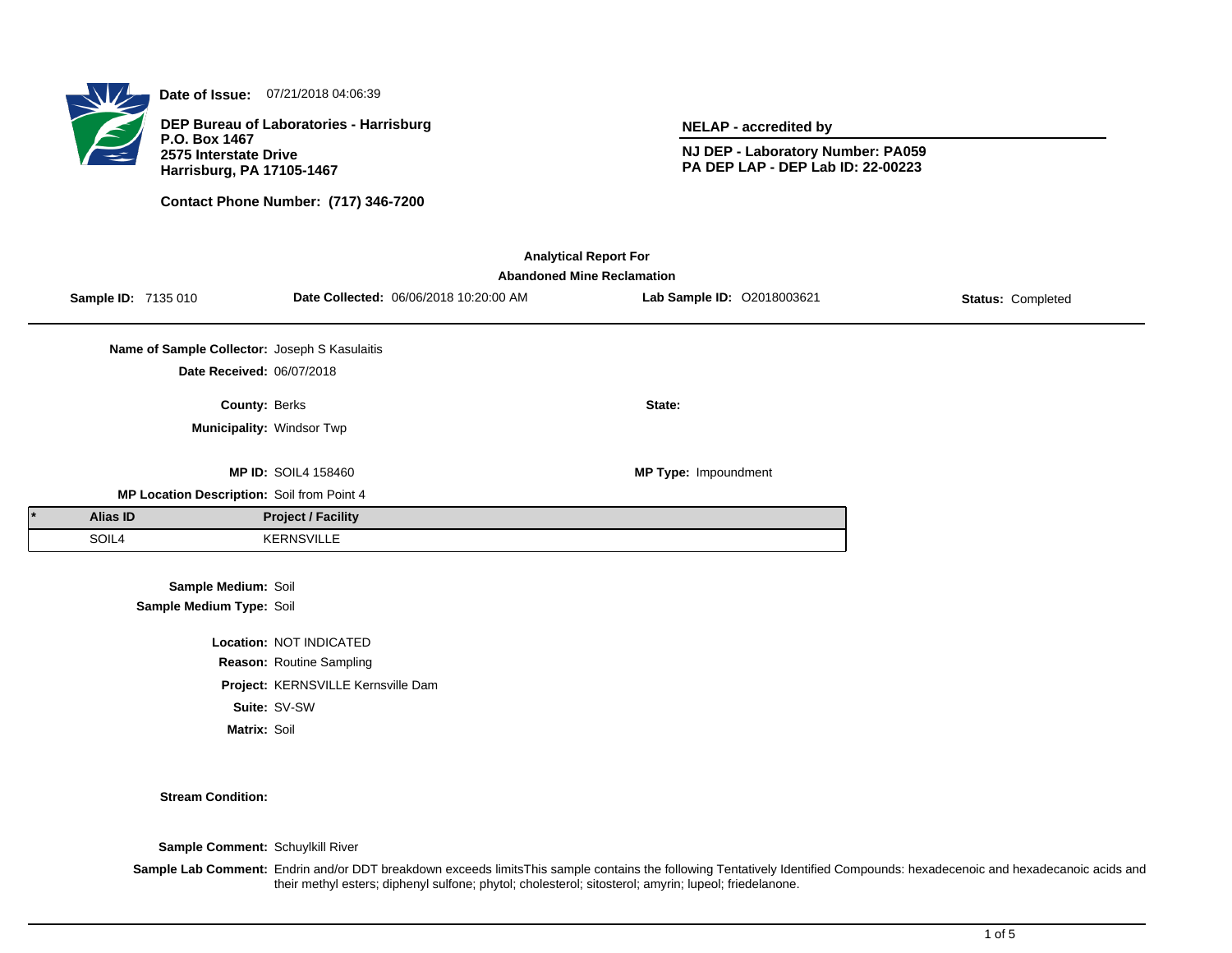|          | Sample ID: 7135 010                                                           | Date Collected: 06/06/2018 10:20:00 AM | Lab Sample ID: 02018003621    | <b>Status: Completed</b> |                    |
|----------|-------------------------------------------------------------------------------|----------------------------------------|-------------------------------|--------------------------|--------------------|
|          | <b>Test Codes / CAS # - Description</b>                                       | <b>Reported Results</b>                | <b>Date And Time Analyzed</b> | <b>Approved by</b>       | <b>Test Method</b> |
| 95943    | 1,2,4,5-Tetrachlorobenzene                                                    | 0.68 mg/kg (U)                         | 06/28/2018 02:00 AM           | <b>CARWALTER</b>         | EPA 8270D          |
| 120821   | 1,2,4-Trichlorobenzene                                                        | $0.68$ mg/kg (U)                       | 06/28/2018 02:00 AM           | <b>CARWALTER</b>         | <b>EPA 8270D</b>   |
| 95501    | 1,2-Dichlorobenzene                                                           | $0.68$ mg/kg $(U)$                     | 06/28/2018 02:00 AM           | CARWALTER                | <b>EPA 8270D</b>   |
| 541731   | 1,3-Dichlorobenzene                                                           | 0.68 mg/kg (U)                         | 06/28/2018 02:00 AM           | <b>CARWALTER</b>         | <b>EPA 8270D</b>   |
| 99650    | 1,3-Dinitrobenzene                                                            | 0.68 mg/kg (U)                         | 06/28/2018 02:00 AM           | CARWALTER                | <b>EPA 8270D</b>   |
| 106467   | 1,4-Dichlorobenzene                                                           | 0.68 mg/kg (U)                         | 06/28/2018 02:00 AM           | <b>CARWALTER</b>         | <b>EPA 8270D</b>   |
| 130154   | 1,4-Naphthoquinone                                                            | 0.68 mg/kg (U)                         | 06/28/2018 02:00 AM           | CARWALTER                | <b>EPA 8270D</b>   |
| 90131    | 1-Chloronaphthalene                                                           | 0.68 mg/kg (U)                         | 06/28/2018 02:00 AM           | <b>CARWALTER</b>         | <b>EPA 8270D</b>   |
| 90120    | 1-Methylnaphthalene                                                           | 0.68 mg/kg (U)                         | 06/28/2018 02:00 AM           | CARWALTER                | <b>EPA 8270D</b>   |
| 108-60-1 | 2,2'-oxybis(1-Chloropropane)                                                  | 0.68 mg/kg (U)                         | 06/28/2018 02:00 AM           | <b>CARWALTER</b>         | <b>EPA 8270D</b>   |
| 58902    | 2,3,4,6-Tetrachlorophenol                                                     | 0.68 mg/kg (U)                         | 06/28/2018 02:00 AM           | CARWALTER                | <b>EPA 8270D</b>   |
| 95954    | 2,4,5-Trichlorophenol                                                         | $0.68$ mg/kg $(U)$                     | 06/28/2018 02:00 AM           | <b>CARWALTER</b>         | <b>EPA 8270D</b>   |
| 88062    | 2,4,6-Trichlorophenol                                                         | 0.68 mg/kg (U)                         | 06/28/2018 02:00 AM           | CARWALTER                | EPA 8270D          |
| 120832   | 2,4-Dichlorophenol                                                            | 0.68 mg/kg (U)                         | 06/28/2018 02:00 AM           | <b>CARWALTER</b>         | <b>EPA 8270D</b>   |
| 105679   | 2,4-Dimethylphenol                                                            | 0.68 mg/kg (U)                         | 06/28/2018 02:00 AM           | <b>CARWALTER</b>         | EPA 8270D          |
|          | Low-level LFB recovery low. Results and/or reporting limit may be biased low. |                                        |                               |                          |                    |
| 51285    | 2,4-Dinitrophenol                                                             | 3.4 mg/kg (U)                          | 06/28/2018 02:00 AM           | <b>CARWALTER</b>         | <b>EPA 8270D</b>   |
| 121142   | 2,4-Dinitrotoluene                                                            | $0.68$ mg/kg $(U)$                     | 06/28/2018 02:00 AM           | CARWALTER                | <b>EPA 8270D</b>   |
| 87650    | 2,6-Dichlorophenol                                                            | 0.68 mg/kg (U)                         | 06/28/2018 02:00 AM           | <b>CARWALTER</b>         | <b>EPA 8270D</b>   |
| 606202   | 2,6-Dinitrotoluene                                                            | 0.68 mg/kg (U)                         | 06/28/2018 02:00 AM           | CARWALTER                | EPA 8270D          |
| 53963    | 2-Acetylaminofluorene                                                         | 0.68 mg/kg (U)                         | 06/28/2018 02:00 AM           | <b>CARWALTER</b>         | <b>EPA 8270D</b>   |
| 91587    | 2-Chloronaphthalene                                                           | 0.68 mg/kg (U)                         | 06/28/2018 02:00 AM           | CARWALTER                | EPA 8270D          |
| 95578    | 2-Chlorophenol                                                                | 0.68 mg/kg (U)                         | 06/28/2018 02:00 AM           | <b>CARWALTER</b>         | <b>EPA 8270D</b>   |
| 91576    | 2-Methylnaphthalene                                                           | 0.68 mg/kg (U)                         | 06/28/2018 02:00 AM           | CARWALTER                | <b>EPA 8270D</b>   |
| 95487    | 2-Methylphenol                                                                | 0.68 mg/kg (U)                         | 06/28/2018 02:00 AM           | <b>CARWALTER</b>         | <b>EPA 8270D</b>   |
| 88744    | 2-Nitroaniline                                                                | 0.68 mg/kg (U)                         | 06/28/2018 02:00 AM           | CARWALTER                | <b>EPA 8270D</b>   |
| 88755    | 2-Nitrophenol                                                                 | 0.68 mg/kg (U)                         | 06/28/2018 02:00 AM           | <b>CARWALTER</b>         | <b>EPA 8270D</b>   |
| 109068   | 2-Picoline (2-Methylpyridine)                                                 | 0.68 mg/kg (U)                         | 06/28/2018 02:00 AM           | CARWALTER                | EPA 8270D          |
| 1319773  | 3&4-Methylphenol                                                              | 1.4 mg/kg $(U)$                        | 06/28/2018 02:00 AM           | CARWALTER                | <b>EPA 8270D</b>   |
| 91941    | 3,3'-Dichlorobenzidine                                                        | 0.34 mg/kg (U)                         | 06/28/2018 02:00 AM           | <b>CARWALTER</b>         | EPA 8270D          |
| 99092    | 3-Nitroaniline                                                                | 0.68 mg/kg (U)                         | 06/28/2018 02:00 AM           | <b>CARWALTER</b>         | EPA 8270D          |
| 534521   | 4,6-Dinitro-2-methylphenol                                                    | 0.68 mg/kg (U)                         | 06/28/2018 02:00 AM           | CARWALTER                | EPA 8270D          |
| 92671    | 4-Aminobiphenyl                                                               | 0.68 mg/kg (U)                         | 06/28/2018 02:00 AM           | CARWALTER                | EPA 8270D          |
| 101553   | 4-Bromophenyl-phenyl ether                                                    | 0.68 mg/kg (U)                         | 06/28/2018 02:00 AM           | CARWALTER                | EPA 8270D          |
| 59507    | 4-Chloro-3-methylphenol                                                       | 0.68 mg/kg (U)                         | 06/28/2018 02:00 AM           | CARWALTER                | <b>EPA 8270D</b>   |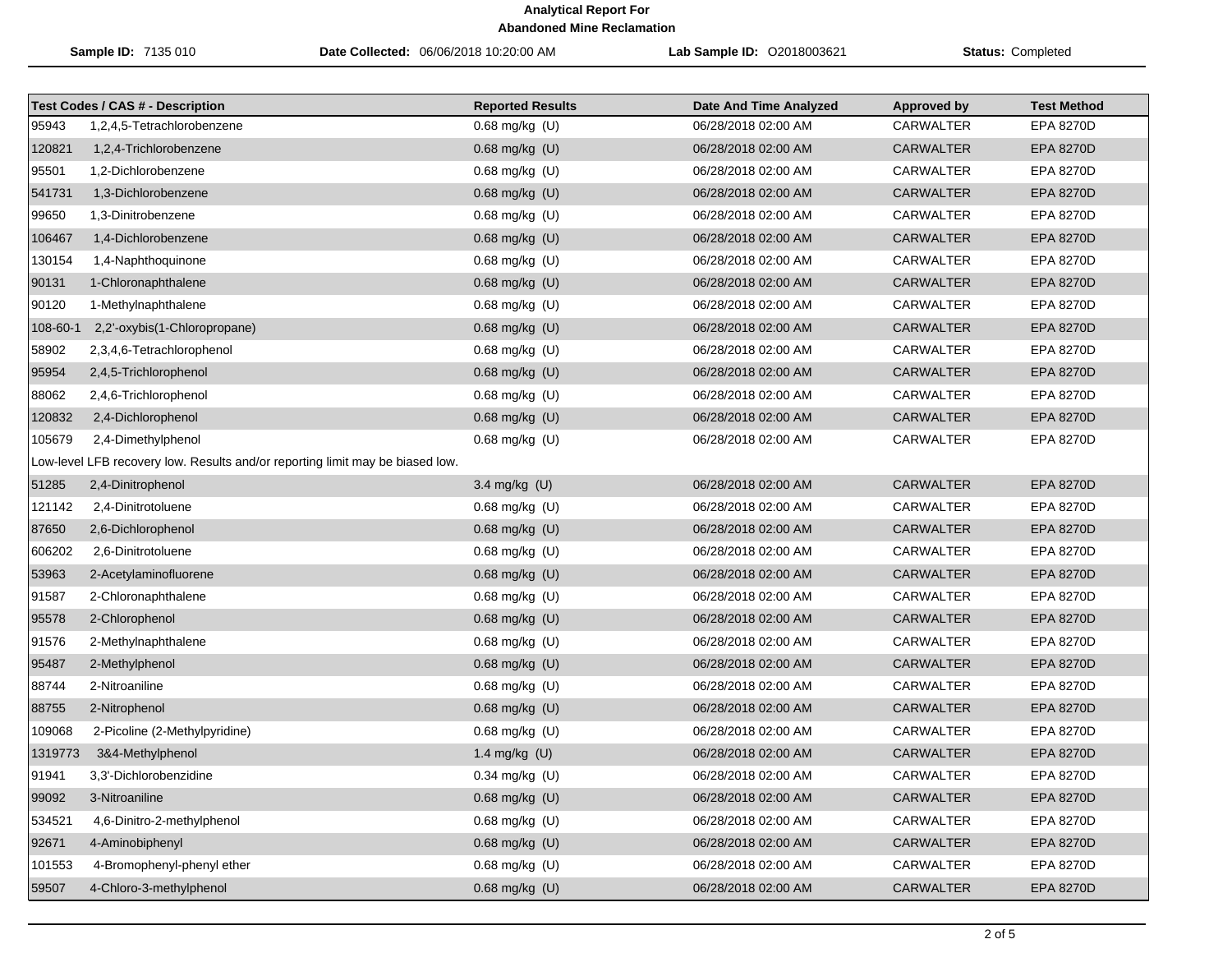|         | Sample ID: 7135 010                         | Date Collected: 06/06/2018 10:20:00 AM | Lab Sample ID: 02018003621 |                    | Status: Completed  |
|---------|---------------------------------------------|----------------------------------------|----------------------------|--------------------|--------------------|
|         | <b>Test Codes / CAS # - Description</b>     | <b>Reported Results</b>                | Date And Time Analyzed     | <b>Approved by</b> | <b>Test Method</b> |
| 106478  | 4-Chloroaniline                             | 0.68 mg/kg (U)                         | 06/28/2018 02:00 AM        | <b>CARWALTER</b>   | EPA 8270D          |
| 7005723 | 4-Chlorophenyl-phenyl ether                 | 0.68 mg/kg (U)                         | 06/28/2018 02:00 AM        | CARWALTER          | EPA 8270D          |
| 100016  | 4-Nitroaniline                              | $0.68$ mg/kg $(U)$                     | 06/28/2018 02:00 AM        | CARWALTER          | EPA 8270D          |
| 100027  | 4-Nitrophenol                               | 3.4 mg/kg (U)                          | 06/28/2018 02:00 AM        | <b>CARWALTER</b>   | EPA 8270D          |
| 99558   | 5-Nitro-o-toluidine                         | 0.68 mg/kg (U)                         | 06/28/2018 02:00 AM        | CARWALTER          | EPA 8270D          |
| 83329   | Acenaphthene                                | 0.68 mg/kg (U)                         | 06/28/2018 02:00 AM        | <b>CARWALTER</b>   | EPA 8270D          |
| 208968  | Acenaphthylene                              | 0.68 mg/kg (U)                         | 06/28/2018 02:00 AM        | CARWALTER          | <b>EPA 8270D</b>   |
| 98862   | Acetophenone                                | 1.4 mg/kg (U)                          | 06/28/2018 02:00 AM        | <b>CARWALTER</b>   | EPA 8270D          |
| 62533   | Aniline                                     | 0.68 mg/kg (U)                         | 06/28/2018 02:00 AM        | CARWALTER          | <b>EPA 8270D</b>   |
| 120127  | Anthracene                                  | 0.68 mg/kg (U)                         | 06/28/2018 02:00 AM        | <b>CARWALTER</b>   | EPA 8270D          |
| 140578  | Aramite                                     | 0.68 mg/kg (U)                         | 06/28/2018 02:00 AM        | CARWALTER          | <b>EPA 8270D</b>   |
| 98555   | a-Terpineol                                 | 0.68 mg/kg (U)                         | 06/28/2018 02:00 AM        | <b>CARWALTER</b>   | EPA 8270D          |
| 56553   | Benz(a)anthracene                           | 0.34 mg/kg (U)                         | 06/28/2018 02:00 AM        | CARWALTER          | EPA 8270D          |
| 50328   | Benzo(a)pyrene                              | 0.34 mg/kg (U)                         | 06/28/2018 02:00 AM        | <b>CARWALTER</b>   | <b>EPA 8270D</b>   |
| 205992  | Benzo(b)fluoranthene                        | 0.34 mg/kg (U)                         | 06/28/2018 02:00 AM        | CARWALTER          | EPA 8270D          |
|         | ** Comment ** Includes benzo(j)fluoranthene |                                        |                            |                    |                    |
| 191242  | Benzo(g,h,i)perylene                        | 0.34 mg/kg (U)                         | 06/28/2018 02:00 AM        | <b>CARWALTER</b>   | <b>EPA 8270D</b>   |
| 207089  | Benzo(k)fluoranthene                        | 0.34 mg/kg (U)                         | 06/28/2018 02:00 AM        | CARWALTER          | <b>EPA 8270D</b>   |
| 100516  | Benzyl alcohol                              | 0.68 mg/kg (U)                         | 06/28/2018 02:00 AM        | <b>CARWALTER</b>   | <b>EPA 8270D</b>   |
| 111911  | bis(2-Chloroethoxy)methane                  | $0.68$ mg/kg $(U)$                     | 06/28/2018 02:00 AM        | CARWALTER          | EPA 8270D          |
| 111444  | bis(2-Chloroethyl)ether                     | 0.68 mg/kg (U)                         | 06/28/2018 02:00 AM        | <b>CARWALTER</b>   | EPA 8270D          |
| 117817  | bis(2-Ethylhexyl)phthalate                  | 0.34 mg/kg (U)                         | 06/28/2018 02:00 AM        | CARWALTER          | <b>EPA 8270D</b>   |
| 85687   | Butylbenzylphthalate                        | 0.34 mg/kg (U)                         | 06/28/2018 02:00 AM        | <b>CARWALTER</b>   | EPA 8270D          |
| 510156  | Chlorobenzilate                             | 0.68 mg/kg (U)                         | 06/28/2018 02:00 AM        | CARWALTER          | EPA 8270D          |
| 218019  | Chrysene                                    | $0.34$ mg/kg (U)                       | 06/28/2018 02:00 AM        | <b>CARWALTER</b>   | EPA 8270D          |
| 2303164 | Diallate (Cis & Trans)                      | 0.68 mg/kg (U)                         | 06/28/2018 02:00 AM        | CARWALTER          | EPA 8270D          |
| 53703   | Dibenzo(a,h)anthracene                      | 0.34 mg/kg (U)                         | 06/28/2018 02:00 AM        | <b>CARWALTER</b>   | EPA 8270D          |
| 132649  | Dibenzofuran                                | 0.68 mg/kg (U)                         | 06/28/2018 02:00 AM        | <b>CARWALTER</b>   | <b>EPA 8270D</b>   |
| 84662   | Diethylphthalate                            | 0.68 mg/kg (U)                         | 06/28/2018 02:00 AM        | CARWALTER          | EPA 8270D          |
| 60515   | Dimethoate                                  | $0.68$ mg/kg $(U)$                     | 06/28/2018 02:00 AM        | CARWALTER          | EPA 8270D          |
| 60117   | Dimethylaminoazobenzene                     | 0.34 mg/kg (U)                         | 06/28/2018 02:00 AM        | CARWALTER          | EPA 8270D          |
| 131113  | Dimethylphthalate                           | 0.68 mg/kg (U)                         | 06/28/2018 02:00 AM        | CARWALTER          | EPA 8270D          |
| 84742   | Di-n-butylphthalate                         | 0.68 mg/kg (U)                         | 06/28/2018 02:00 AM        | CARWALTER          | <b>EPA 8270D</b>   |
| 117840  | Di-n-octylphthalate                         | $0.34$ mg/kg (U)                       | 06/28/2018 02:00 AM        | CARWALTER          | EPA 8270D          |
| 88857   | Dinoseb                                     | $0.68$ mg/kg $(U)$                     | 06/28/2018 02:00 AM        | CARWALTER          | EPA 8270D          |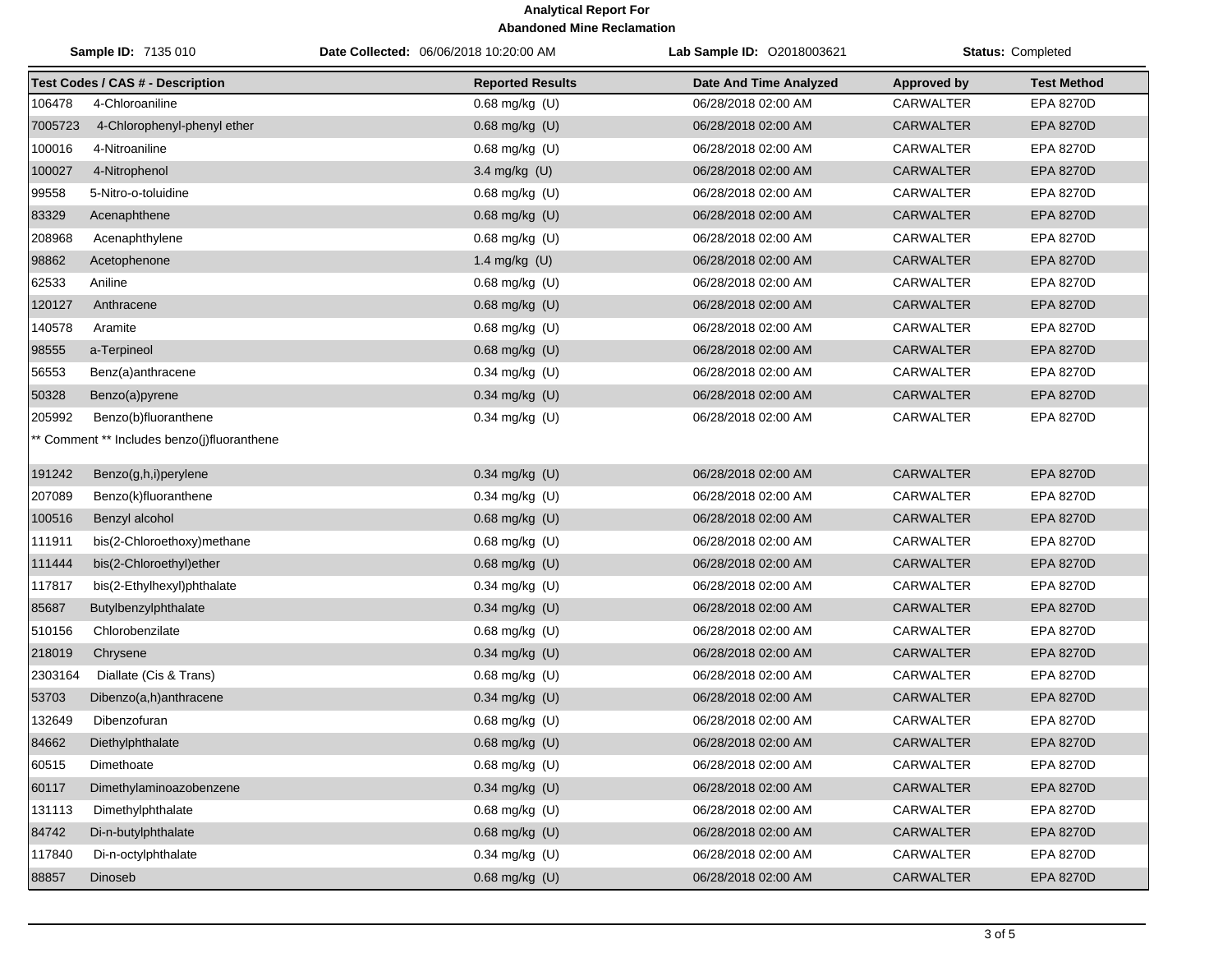|          | Sample ID: 7135 010                     | Date Collected: 06/06/2018 10:20:00 AM                                                    | Lab Sample ID: 02018003621    |                    | <b>Status: Completed</b> |
|----------|-----------------------------------------|-------------------------------------------------------------------------------------------|-------------------------------|--------------------|--------------------------|
|          | <b>Test Codes / CAS # - Description</b> | <b>Reported Results</b>                                                                   | <b>Date And Time Analyzed</b> | <b>Approved by</b> | <b>Test Method</b>       |
| 122394   | Diphenylamine&n-Nitrosodipheny          | 1.4 mg/kg (U)                                                                             | 06/28/2018 02:00 AM           | <b>CARWALTER</b>   | EPA 8270D                |
| 298044   | <b>Disulfoton</b>                       | 0.68 mg/kg (U)                                                                            | 06/28/2018 02:00 AM           | <b>CARWALTER</b>   | <b>EPA 8270D</b>         |
| 62500    | Ethyl methanesulfonate                  | 0.68 mg/kg (U)                                                                            | 06/28/2018 02:00 AM           | CARWALTER          | EPA 8270D                |
| 56382    | <b>Ethyl Parathion</b>                  | 0.68 mg/kg (U)                                                                            | 06/28/2018 02:00 AM           | <b>CARWALTER</b>   | EPA 8270D                |
|          | <b>EXTRACTED DATE</b>                   | 06192018 Day                                                                              | 06/28/2018 02:00 AM           | CARWALTER          | EPA 8270D                |
| 206440   | Fluoranthene                            | $0.68$ mg/kg $(U)$                                                                        | 06/28/2018 02:00 AM           | <b>CARWALTER</b>   | <b>EPA 8270D</b>         |
| 86737    | Fluorene                                | 0.68 mg/kg (U)                                                                            | 06/28/2018 02:00 AM           | CARWALTER          | EPA 8270D                |
| 118741   | Hexachlorobenzene                       | 0.68 mg/kg (U)                                                                            | 06/28/2018 02:00 AM           | <b>CARWALTER</b>   | <b>EPA 8270D</b>         |
| 87683    | Hexachlorobutadiene                     | 0.68 mg/kg (U)                                                                            | 06/28/2018 02:00 AM           | <b>CARWALTER</b>   | EPA 8270D                |
| 77474    | Hexachlorocyclopentadiene               | 0.68 mg/kg (U)                                                                            | 06/28/2018 02:00 AM           | <b>CARWALTER</b>   | <b>EPA 8270D</b>         |
|          |                                         | Continuing calibration recoveries low. Results and/or reporting limits may be biased low. |                               |                    |                          |
| 67721    | Hexachloroethane                        | $0.68$ mg/kg $(U)$                                                                        | 06/28/2018 02:00 AM           | CARWALTER          | <b>EPA 8270D</b>         |
|          |                                         | Continuing calibration recoveries low. Results and/or reporting limits may be biased low. |                               |                    |                          |
| 1888717  | Hexachloropropene                       | $0.68$ mg/kg (U)                                                                          | 06/28/2018 02:00 AM           | <b>CARWALTER</b>   | <b>EPA 8270D</b>         |
|          |                                         | Continuing calibration recoveries low. Results and/or reporting limits may be biased low. |                               |                    |                          |
| 193395   | Indeno-1,2,3-cd-pyrene                  | $0.34$ mg/kg (U)                                                                          | 06/28/2018 02:00 AM           | CARWALTER          | EPA 8270D                |
| 465736   | Isodrin                                 | 0.68 mg/kg (U)                                                                            | 06/28/2018 02:00 AM           | <b>CARWALTER</b>   | <b>EPA 8270D</b>         |
| 78591    | Isophorone                              | 0.68 mg/kg (U)                                                                            | 06/28/2018 02:00 AM           | <b>CARWALTER</b>   | EPA 8270D                |
| 120581   | Isosafrole                              | 0.68 mg/kg (U)                                                                            | 06/28/2018 02:00 AM           | <b>CARWALTER</b>   | <b>EPA 8270D</b>         |
| 66273    | Methyl Methanesulfonate                 | 0.68 mg/kg (U)                                                                            | 06/28/2018 02:00 AM           | CARWALTER          | EPA 8270D                |
| 298000   | <b>Methyl Parathion</b>                 | 0.68 mg/kg (U)                                                                            | 06/28/2018 02:00 AM           | <b>CARWALTER</b>   | <b>EPA 8270D</b>         |
| 91203    | Naphthalene                             | $0.68$ mg/kg $(U)$                                                                        | 06/28/2018 02:00 AM           | CARWALTER          | EPA 8270D                |
| 98953    | Nitrobenzene                            | 0.68 mg/kg (U)                                                                            | 06/28/2018 02:00 AM           | <b>CARWALTER</b>   | <b>EPA 8270D</b>         |
| 924163   | N-Nitrosodibutylamine                   | 0.68 mg/kg (U)                                                                            | 06/28/2018 02:00 AM           | <b>CARWALTER</b>   | EPA 8270D                |
| 55185    | N-Nitrosodiethylamine                   | 0.68 mg/kg (U)                                                                            | 06/28/2018 02:00 AM           | <b>CARWALTER</b>   | EPA 8270D                |
| 62759    | N-Nitrosodimethylamine                  | $0.68$ mg/kg $(U)$                                                                        | 06/28/2018 02:00 AM           | <b>CARWALTER</b>   | <b>EPA 8270D</b>         |
| 621647   | N-Nitrosodipropylamine                  | 0.68 mg/kg (U)                                                                            | 06/28/2018 02:00 AM           | <b>CARWALTER</b>   | <b>EPA 8270D</b>         |
| 10595956 | N-Nitrosomethylethylamine               | 0.68 mg/kg (U)                                                                            | 06/28/2018 02:00 AM           | CARWALTER          | EPA 8270D                |
| 59892    | N-Nitrosomorpholine                     | 0.68 mg/kg (U)                                                                            | 06/28/2018 02:00 AM           | <b>CARWALTER</b>   | <b>EPA 8270D</b>         |
| 100754   | N-nitrosopiperidine                     | $0.68$ mg/kg $(U)$                                                                        | 06/28/2018 02:00 AM           | <b>CARWALTER</b>   | EPA 8270D                |
| 930552   | N-Nitrosopyrrolidine                    | 0.68 mg/kg (U)                                                                            | 06/28/2018 02:00 AM           | CARWALTER          | EPA 8270D                |
| 126681   | O.O.O-Triethylphosphorothioate          | $0.68$ mg/kg $(U)$                                                                        | 06/28/2018 02:00 AM           | CARWALTER          | EPA 8270D                |
| 95534    | o-Toluidine                             | 0.68 mg/kg (U)                                                                            | 06/28/2018 02:00 AM           | <b>CARWALTER</b>   | <b>EPA 8270D</b>         |
| 76017    | Pentachlorethane                        | 0.68 mg/kg (U)                                                                            | 06/28/2018 02:00 AM           | <b>CARWALTER</b>   | EPA 8270D                |
| 608935   | Pentachlorobenzene                      | 0.68 mg/kg (U)                                                                            | 06/28/2018 02:00 AM           | CARWALTER          | EPA 8270D                |
| 82688    | Pentachloronitrobenzene                 | $0.68$ mg/kg $(U)$                                                                        | 06/28/2018 02:00 AM           | CARWALTER          | EPA 8270D                |